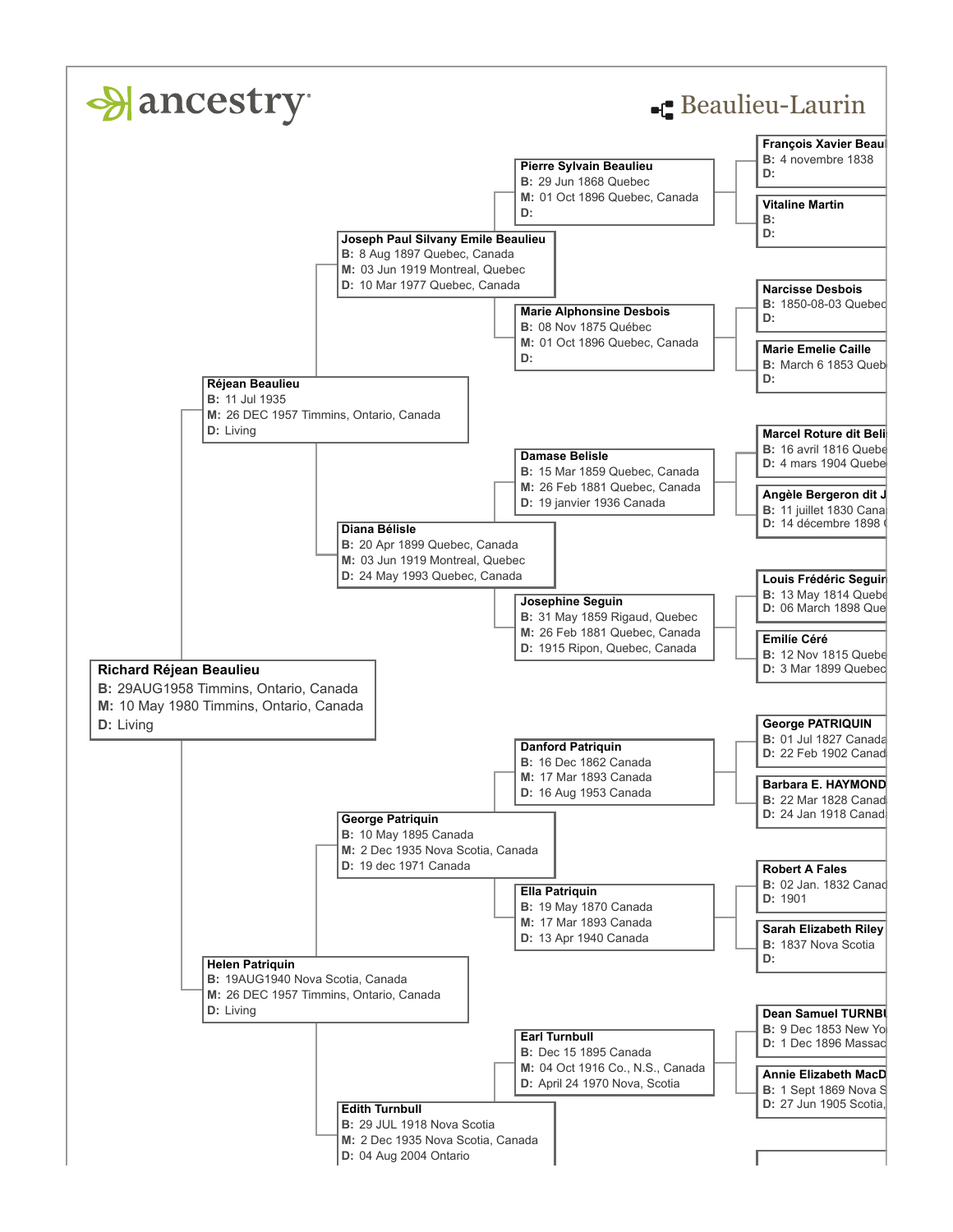| ∣ Mary Matheson<br><b>B:</b> 20 Mar 1898 Canada                        | <b>B</b> : 5 Aug 1860 Canada<br><b>D:</b> 24 Dec 1942 Canad                                 |  |
|------------------------------------------------------------------------|---------------------------------------------------------------------------------------------|--|
| <b>M:</b> 04 Oct 1916 Co., N.S., Canada<br>D: 1941 Nova Scotia, Canada | <b>Mary Elizabeth Aker</b><br><b>B:</b> 27 Feb 1870 Canad<br><b>I D:</b> 7 Feb 1941 Canadal |  |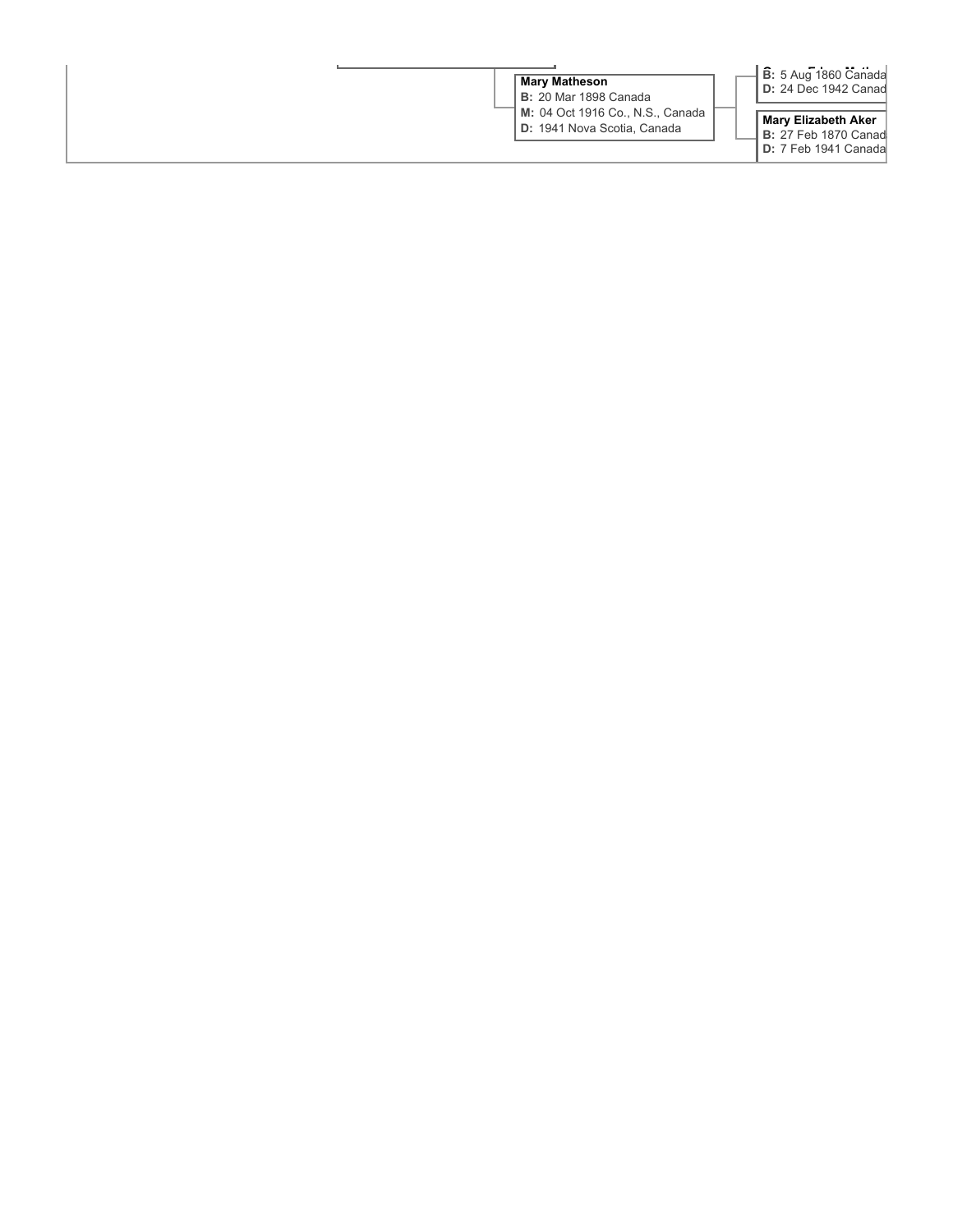